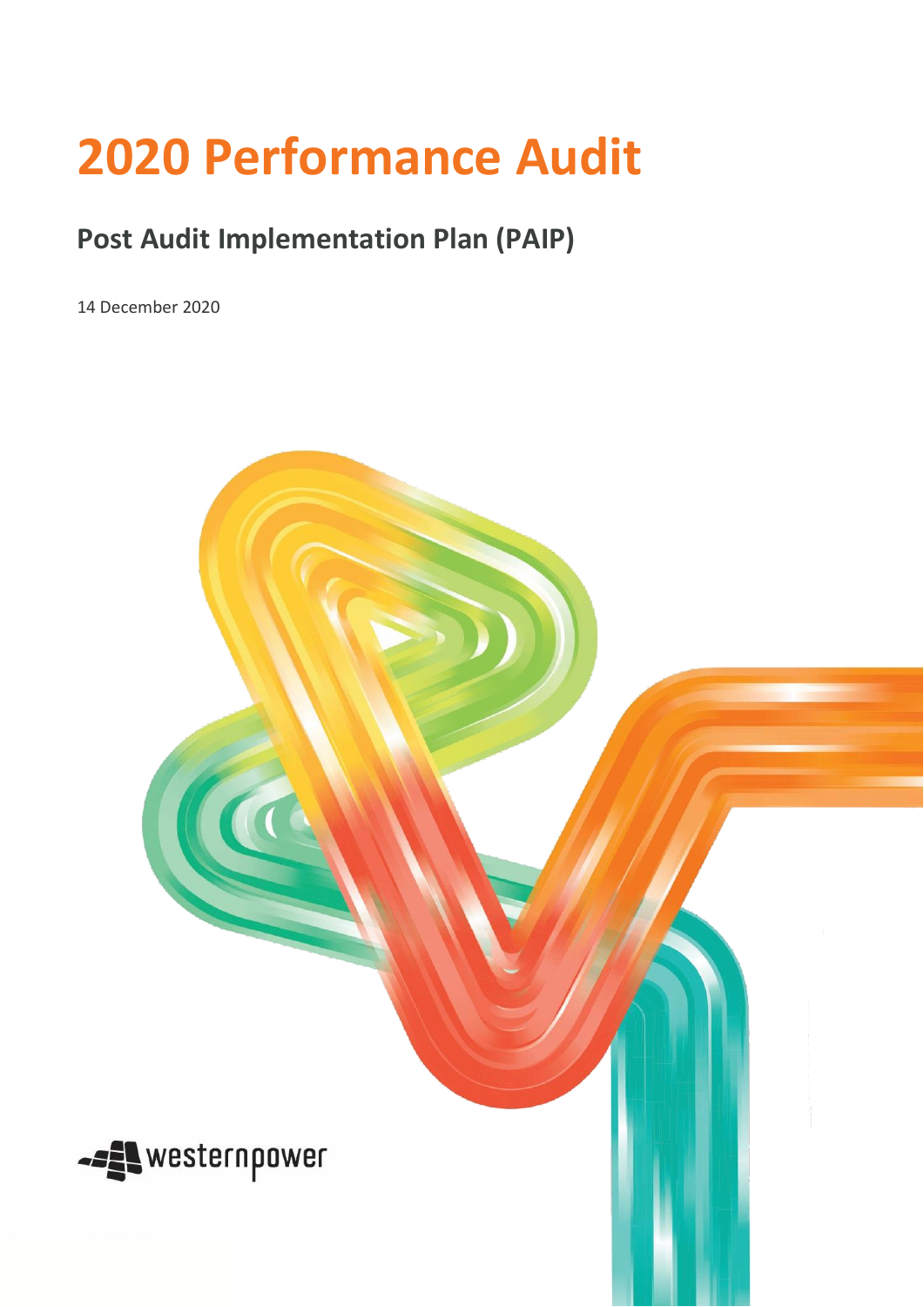## **An appropriate citation for this paper is:**

2020 Performance Audit - Post Audit Implementation Plan

## **Western Power**

363 Wellington Street Perth WA 6000 GPO Box L921 Perth WA 6842

T: 13 10 87 | Fax: 08 9225 2660 TTY 1800 13 13 51 | TIS 13 14 50

Electricity Networks Corporation ABN 18 540 492 861

enquiry@westernpower.com.au westernpower.com.au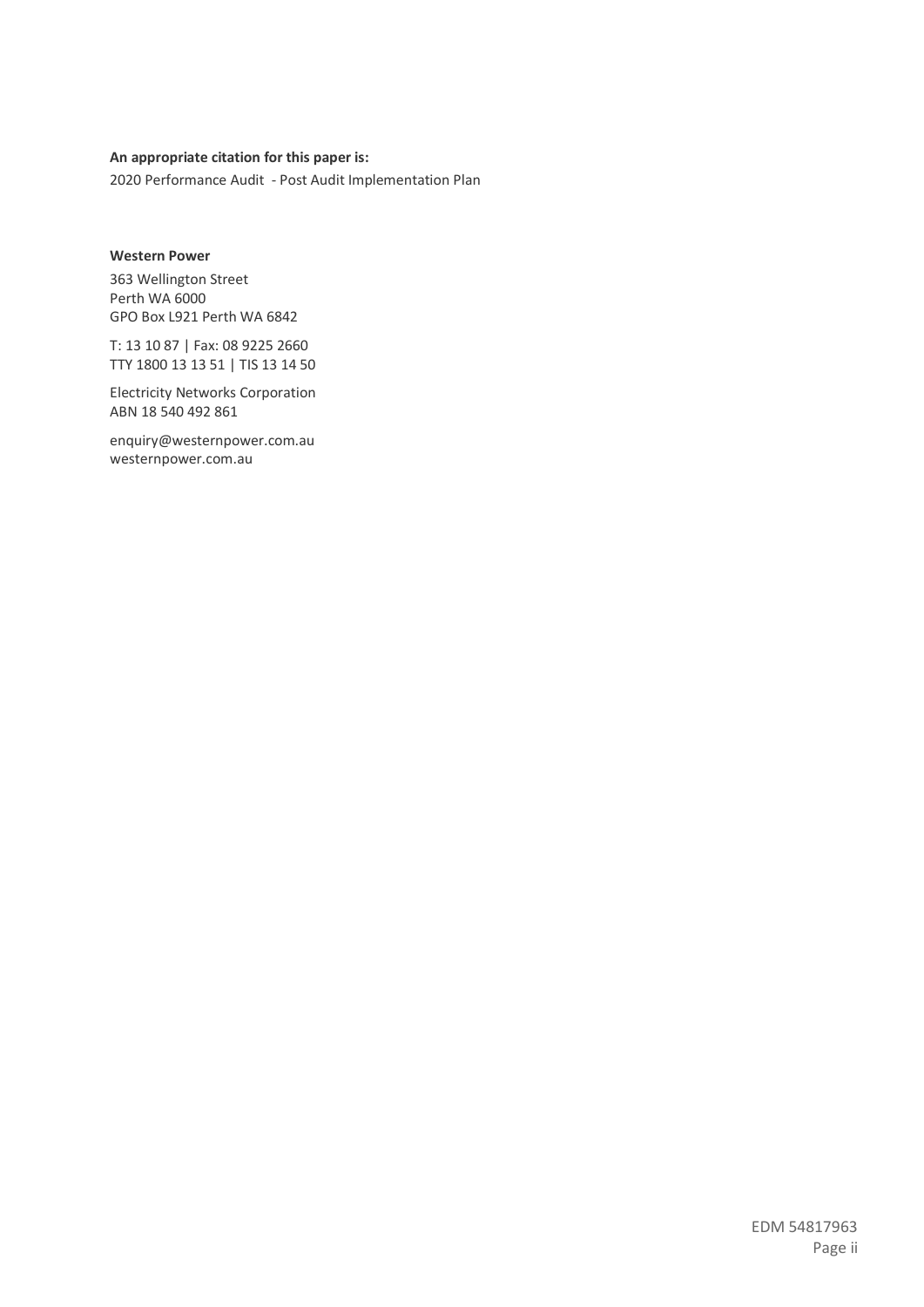| <b>Rec No.</b> | <b>Non-Compliance</b><br>(Licence Obligation reference number &<br>licence obligation/ Details of non-compliance<br>or inadequacy of controls)                                                                                                                                                                                                                                                                                                                                                                                                                                                                                                                                                                                                                                                 | <b>Auditor's Recommendation</b>                                                                                                                                                                                                                | <b>Management Actions</b>                                                                                                                                                                                                                                                                                                                                          | Responsible<br><b>Person</b>      | <b>Due Date</b> |
|----------------|------------------------------------------------------------------------------------------------------------------------------------------------------------------------------------------------------------------------------------------------------------------------------------------------------------------------------------------------------------------------------------------------------------------------------------------------------------------------------------------------------------------------------------------------------------------------------------------------------------------------------------------------------------------------------------------------------------------------------------------------------------------------------------------------|------------------------------------------------------------------------------------------------------------------------------------------------------------------------------------------------------------------------------------------------|--------------------------------------------------------------------------------------------------------------------------------------------------------------------------------------------------------------------------------------------------------------------------------------------------------------------------------------------------------------------|-----------------------------------|-----------------|
| REC: 01/2020   | <b>Obligation 341 - Electricity Industry Metering</b><br>Code<br>Clause 3.11A(2)<br>Since Western Power first recognised that there<br>were approximately 320,000 non-compliant<br>direct connect meters on its network, it<br>developed an action plan (approved by the<br>EnergySafety division of the Department of<br>Commerce) to replace the non-compliant<br>meters by 1 December 2015. An amendment to<br>the Code confirmed that only approximately<br>54,000 of the 320,000 meters were non-<br>compliant.<br>Western Power has continued to implement its<br>Management Plan for replacing or removing the<br>remaining meters as soon as practicable, taking<br>into account safety concerns or access<br>constraints.<br>As at 30 June 2020, 20 non-compliant meters<br>remained. | Western Power close-out the<br>Management Plan to address<br>the remaining non-compliant<br>meters by determining the<br>likelihood of those meters<br>being replaced or removed,<br>and any relevant timeframe<br>for replacement or removal. | As at 7 December 2020, five<br>non-compliant meters remain.<br>Western Power will continue to<br>monitor the remaining five<br>non-compliant meters and where<br>appropriate and practicable (whilst<br>considering any safety concerns<br>and access constraints), support<br>the achievement of compliance by<br>replacing or removing the<br>respective meters. | <b>Meter Provision</b><br>Manager | Ongoing         |

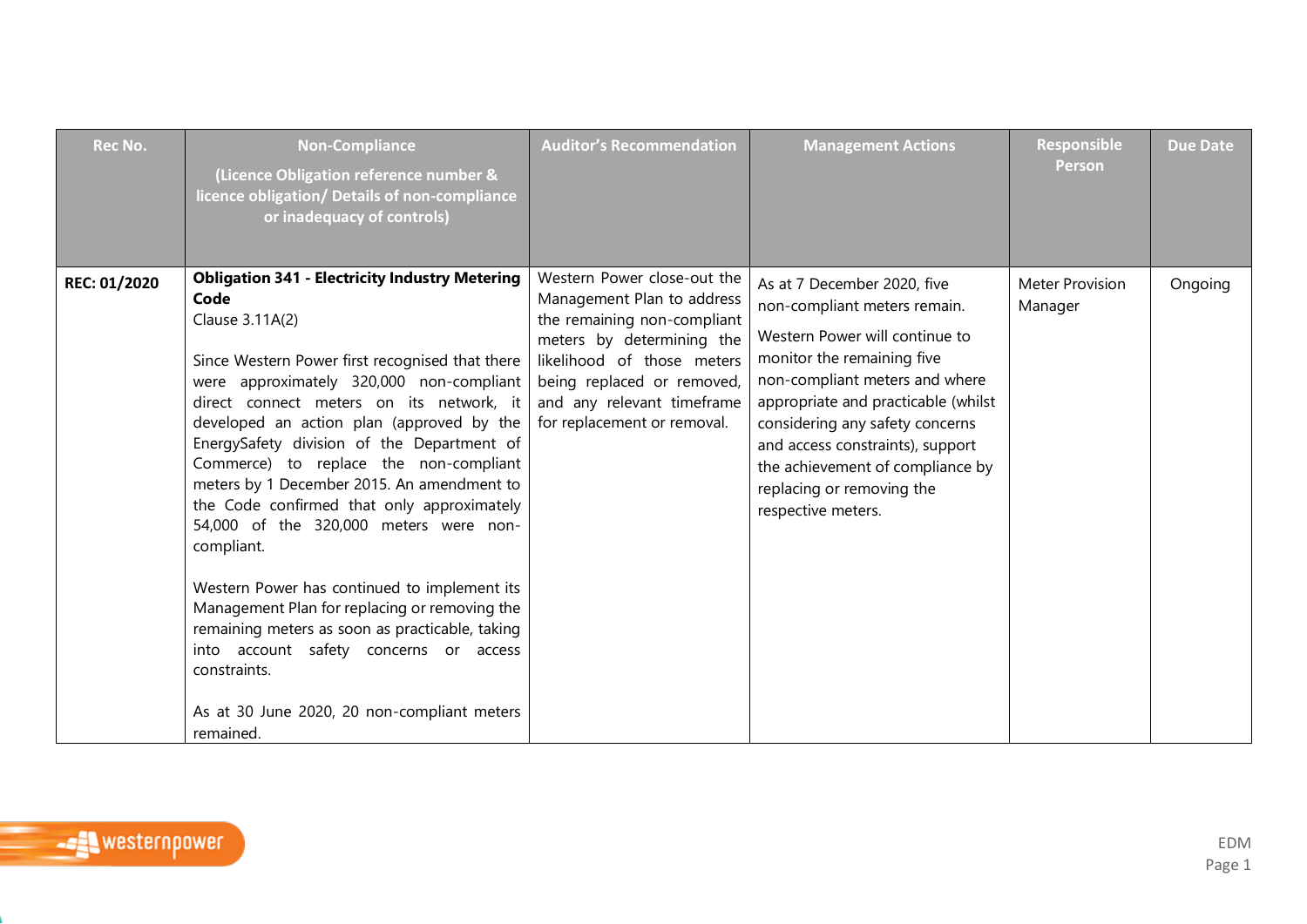| <b>Rec No.</b> | <b>Non-Compliance</b><br>(Licence Obligation reference number &<br>licence obligation/ Details of non-compliance<br>or inadequacy of controls)                                                                                                                                                                                                                                                                                                                                                                                                                                                                                                                                                                                                                                                                                                                                                                                                                                                                                                                                                                                                                                             | <b>Auditor's Recommendation</b>                                                                                                                                                                                                                                                                                                                                                                                                                                                                                                                       | <b>Management Actions</b>                                                                                                                                                                                                                                                                                                                                                                                                                                                                                                                                                                                                                                                                                                                                                            | Responsible<br>Person     | <b>Due Date</b>        |
|----------------|--------------------------------------------------------------------------------------------------------------------------------------------------------------------------------------------------------------------------------------------------------------------------------------------------------------------------------------------------------------------------------------------------------------------------------------------------------------------------------------------------------------------------------------------------------------------------------------------------------------------------------------------------------------------------------------------------------------------------------------------------------------------------------------------------------------------------------------------------------------------------------------------------------------------------------------------------------------------------------------------------------------------------------------------------------------------------------------------------------------------------------------------------------------------------------------------|-------------------------------------------------------------------------------------------------------------------------------------------------------------------------------------------------------------------------------------------------------------------------------------------------------------------------------------------------------------------------------------------------------------------------------------------------------------------------------------------------------------------------------------------------------|--------------------------------------------------------------------------------------------------------------------------------------------------------------------------------------------------------------------------------------------------------------------------------------------------------------------------------------------------------------------------------------------------------------------------------------------------------------------------------------------------------------------------------------------------------------------------------------------------------------------------------------------------------------------------------------------------------------------------------------------------------------------------------------|---------------------------|------------------------|
| REC: 02/2020   | Obligation 479 - Network Quality &<br><b>Reliability of Supply Code</b><br>Section 24(3)<br>Section 24(3) of the NQRS Code requires<br>Western Power to complete power quality<br>investigations within 20 working days for<br>qualifying requests by customers who consider<br>that their supply of electricity did not comply<br>with the voltage fluctuation and harmonic<br>standards specified by the NQRS Code.<br>In accordance with Action Plan 7/2017, Western<br>Power amended its processes for managing and<br>monitoring the completion of its power quality<br>investigations to enable it to adequately<br>distinguish between investigations per the<br>NQRS Code requirements and service standard<br>targets.<br>Since approximately April 2018, Western Power<br>had not effectively applied that component of its<br>power quality investigation process and as a<br>result, failed to identify and adequately track the<br>progress of four written requests for<br>investigation that triggered the NQRS Code's<br>requirement for power quality investigations to<br>be completed within 20 working days. In all four<br>cases, occurring between December 2018 and | Western Power:<br>1. Further expand on its<br>design of processes for<br>identifying and adequately<br>tracking the progress of<br>written requests for power<br>quality investigations that<br>trigger the NQRS Code's<br>requirement for<br>investigations to be<br>completed within 20 working<br>days.<br>2. Embed those processes<br>into its regular (monthly,<br>quarterly and/or annual)<br>monitoring and reporting<br>practices.<br>3. Strengthen awareness of<br>the relevance of this process<br>and underlying NQRS Code<br>obligations. | Notwithstanding that the four<br>investigations (out of the 344<br>investigations) during the audit<br>period were not completed within<br>the prescribed timeframe, they<br>were completed shortly thereafter.<br>Western Power will:<br>Conduct a review of the<br>$\mathbf{1}$ .<br>design of processes used to<br>track power quality<br>investigations for<br>opportunities to strengthen<br>the monitoring controls to<br>support the achievement of<br>compliance.<br>Embed any identified<br>2.<br>improvement opportunities<br>into the power quality<br>investigation processes:<br>educate on any<br>$\bullet$<br>improvements once<br>implemented; and/or<br>reinforce current<br>communications to<br>strengthen the awareness<br>of compliance<br>requirements, with a | Metro Response<br>Manager | 31<br>December<br>2021 |

e e c